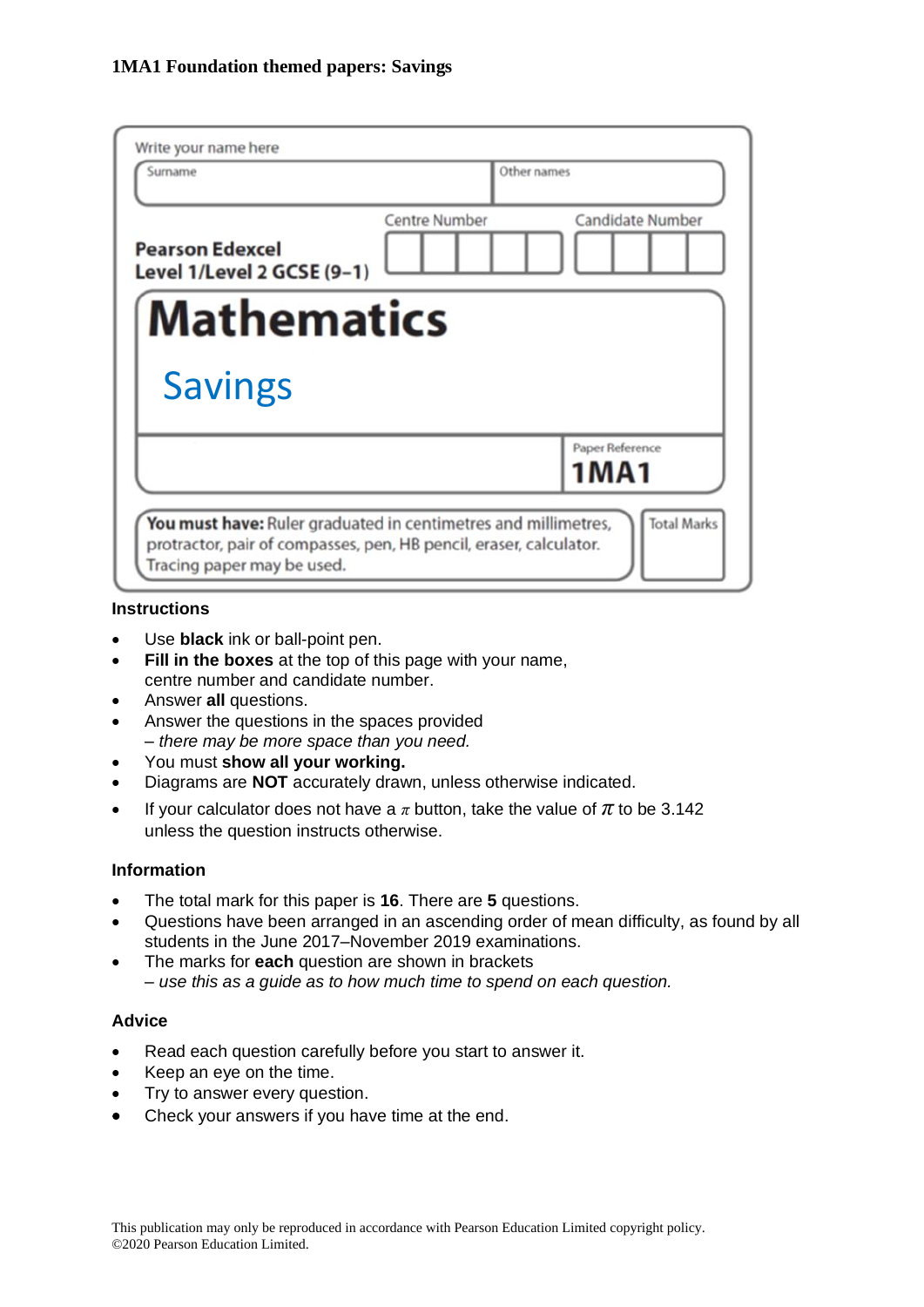**1** Remi invests £600 for 5 years in a savings account. By the end of the 5 years he has received a total of £75 simple interest.

Work out the annual rate of simple interest.

.......................................................%

**(Total for Question 1 is 3 marks)**

**2** Maria invests £4500 in a savings account for 3 years. The account pays simple interest at a rate of 1.8% per year.

Work out the total amount of interest Maria gets by the end of the 3 years.

**\_\_\_\_\_\_\_\_\_\_\_\_\_\_\_\_\_\_\_\_\_\_\_\_\_\_\_\_\_\_\_\_\_\_\_\_\_\_\_\_\_\_\_\_\_\_\_\_\_\_\_\_\_\_\_\_\_\_\_\_\_\_\_\_\_\_\_\_\_\_\_\_\_\_\_**

**\_\_\_\_\_\_\_\_\_\_\_\_\_\_\_\_\_\_\_\_\_\_\_\_\_\_\_\_\_\_\_\_\_\_\_\_\_\_\_\_\_\_\_\_\_\_\_\_\_\_\_\_\_\_\_\_\_\_\_\_\_\_\_\_\_\_\_\_\_\_\_\_\_\_\_**

£.......................................................

**(Total for Question 2 is 2 marks)**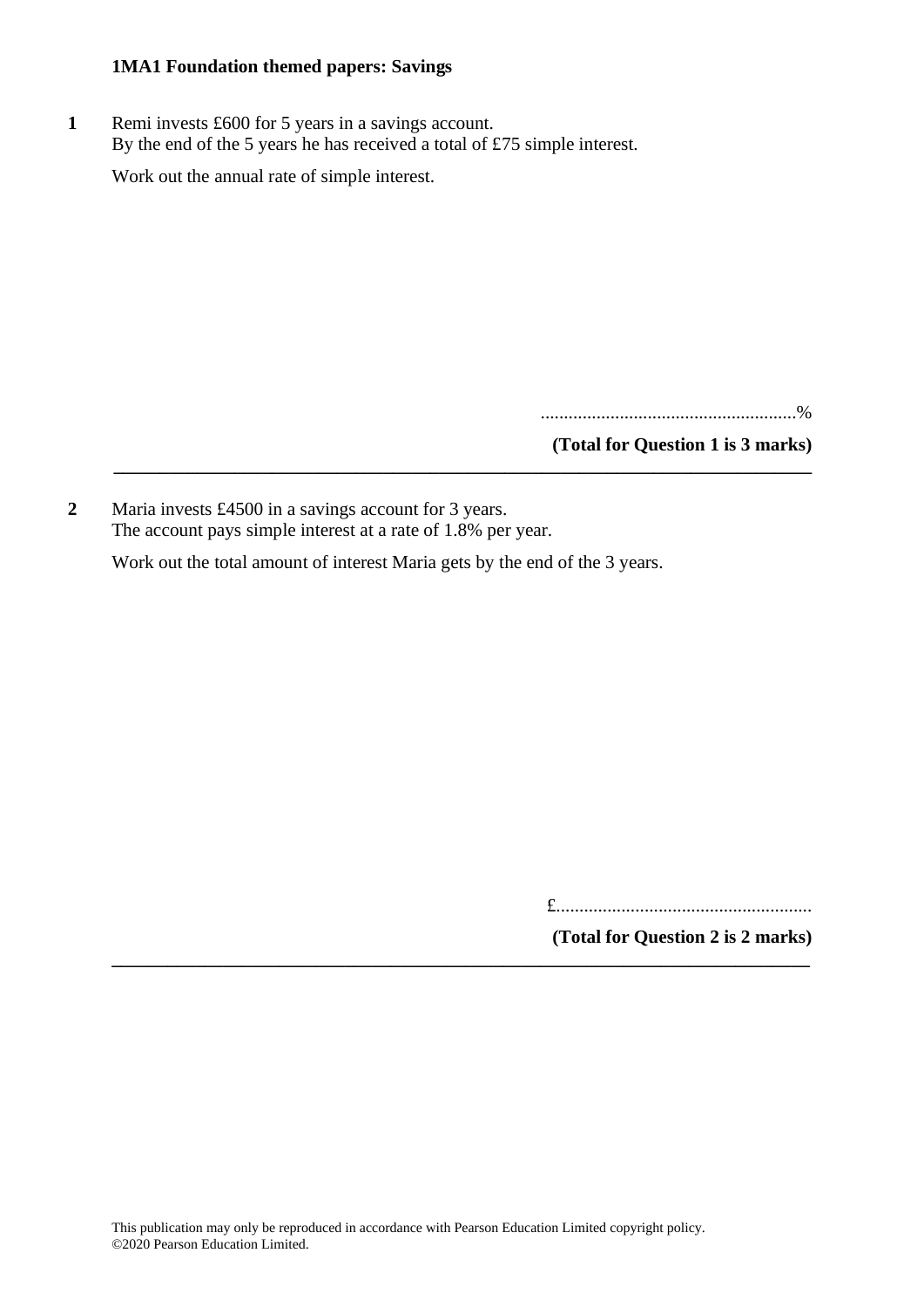**3** Anil wants to invest £25 000 for 3 years in a bank.

# **Personal Bank Secure Bank**

Compound Interest Compound Interest

2% for each year 1.3% for the first year 0.9% for each extra year

Which bank will give Anil the most interest at the end of 3 years? You must show all your working.

**(Total for Question 3 is 3 marks)**

**\_\_\_\_\_\_\_\_\_\_\_\_\_\_\_\_\_\_\_\_\_\_\_\_\_\_\_\_\_\_\_\_\_\_\_\_\_\_\_\_\_\_\_\_\_\_\_\_\_\_\_\_\_\_\_\_\_\_\_\_\_\_\_\_\_\_\_\_\_\_\_\_\_\_\_**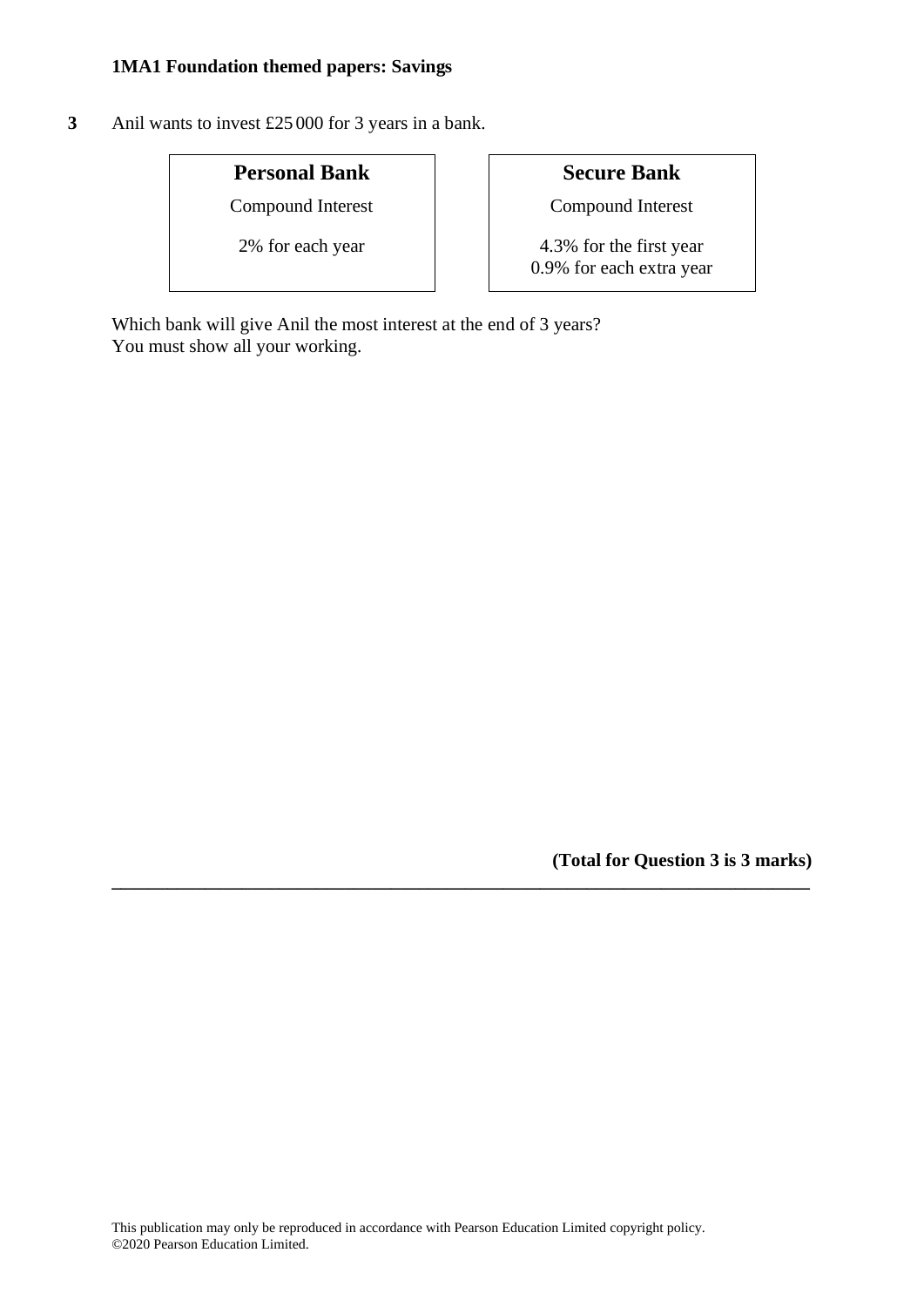**4** Northern Bank has two types of account. Both accounts pay compound interest.

> **Cash savings account** Interest 2.5% per annum

**Shares account** Interest 3.5% per annum

Ali invests £2000 in the cash savings account. Ben invests £1600 in the shares account.

(*a*) Work out who will get the most interest by the end of 3 years. You must show all your working.

In the 3rd year the rate of interest for the shares account is changed to 4% per annum.

(*b*) Does this affect who will get the most interest by the end of 3 years? Give a reason for your answer.

...................................................................................................................................................... ...................................................................................................................................................... ...................................................................................................................................................... **(1) (Total for Question 4 is 5 marks) \_\_\_\_\_\_\_\_\_\_\_\_\_\_\_\_\_\_\_\_\_\_\_\_\_\_\_\_\_\_\_\_\_\_\_\_\_\_\_\_\_\_\_\_\_\_\_\_\_\_\_\_\_\_\_\_\_\_\_\_\_\_\_\_\_\_\_\_\_\_\_\_\_\_\_**